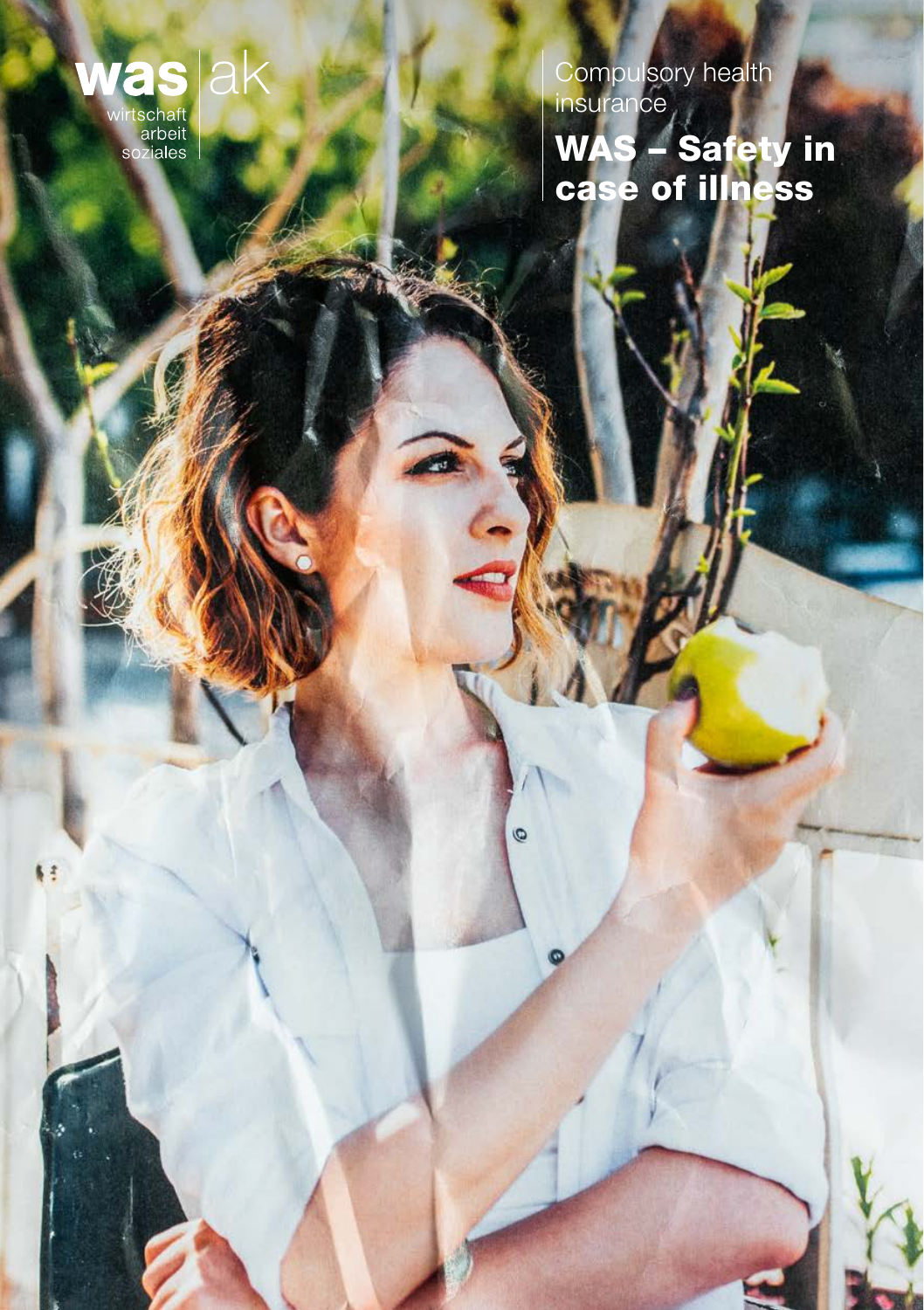## Insurance cover declared

#### Insurance obligation

Pursuant to the Swiss Federal Law on Health Insurance (KVG; SR 832.10), basic health insurance is compulsory for everybody living in Switzerland. Residents can choose their own health insurance scheme. Health insurance schemes are obliged to accept all insured, regardless of their age and the state of their health, without any provisos or waiting periods.

#### Persons subject to insurance obligation

Everybody who lives in Switzerland is subject to the insurance obligation under the KVG. Everybody must take out health insurance within three months of taking up residence in Switzerland. The same deadline applies for parents to register their newborn child with a health insurance scheme.

Since the entry into force of the agreement on the free movement of persons with the EU and the revised EFTA agreement on 1 June 2002, all persons from EU and EFTA member states who work in Switzerland are subject to compulsory health insurance in Switzerland (place of work principle). The insurance obligation usually also applies to all family members who are not gainfully employed who are resident in an

EU/EFTA country. The Compensation Fund may allocate a health insurance scheme to anybody who does not comply with the insurance obligation. Foreigners from non-EU/EFTA states who live in Switzerland are also subject to the compulsory health insurance obligation.

### Exceptions from insurance obligation

Only a few persons are totally exempt from the insurance obligation, e.g. persons who come to Switzerland solely for medical treatment or treatment at a spa. These exceptions are governed by the Health Insurance Ordinance (article 2 KVV; SR 832.102).

An application for release from the obligation to take out compulsory health insurance can be submitted for exceptional cases. However, release from the insurance obligation in Switzerland

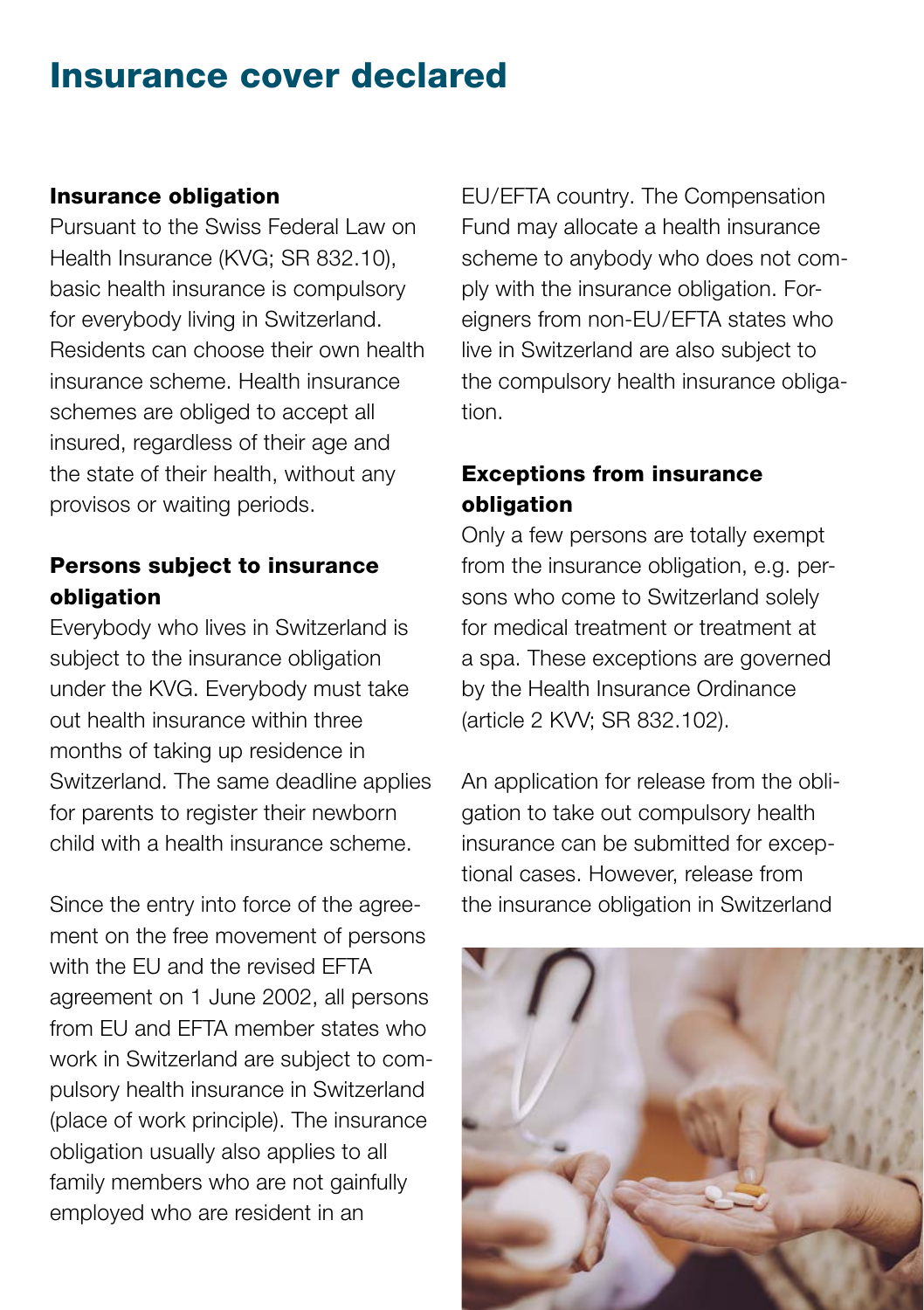

can only be granted if the applicant can provide proof that he or she has comparable foreign insurance cover. The foreign insurance scheme must at least assume the costs pursuant to the KVG.

### On application, the following may be released from the insurance obligation:

- Persons who are staying in Switzerland for purposes of training or further education (students, scholars, interns, etc.) and the family members accompanying them
- Employees on international assignment and the family members accompanying them
- Cross-border commuters
- Persons on a short-stay permit valid for three months at the most, provided that they have sufficient insurance cover elsewhere
- Persons with a residence permit who are not gainfully employed pursuant to the agreement on the free

movement of persons or the EFTA agreement that are subject to expenditure-based taxation

• Persons who will be considerably worse off in terms of insurance cover or cost compensation if they are forced to join a Swiss insurance scheme and who, due to their age and/or the state of their health (serious illness) cannot take out supplementary insurance to upgrade their cover to the current level or can only do so at unacceptable conditions

## Application for release from insurance obligation

If you believe that one of these exceptions applies to you, you can submit an application for release from the insurance obligation pursuant to the KVG. The application form is available from the Compensation Fund Lucerne or from the AHV compensation office at your municipality of residence. It can also be downloaded from the internet Please submit the completed application form and all required supporting documents (see application form) to the AHV compensation office / residents' registration authority at your municipality of residence for review.